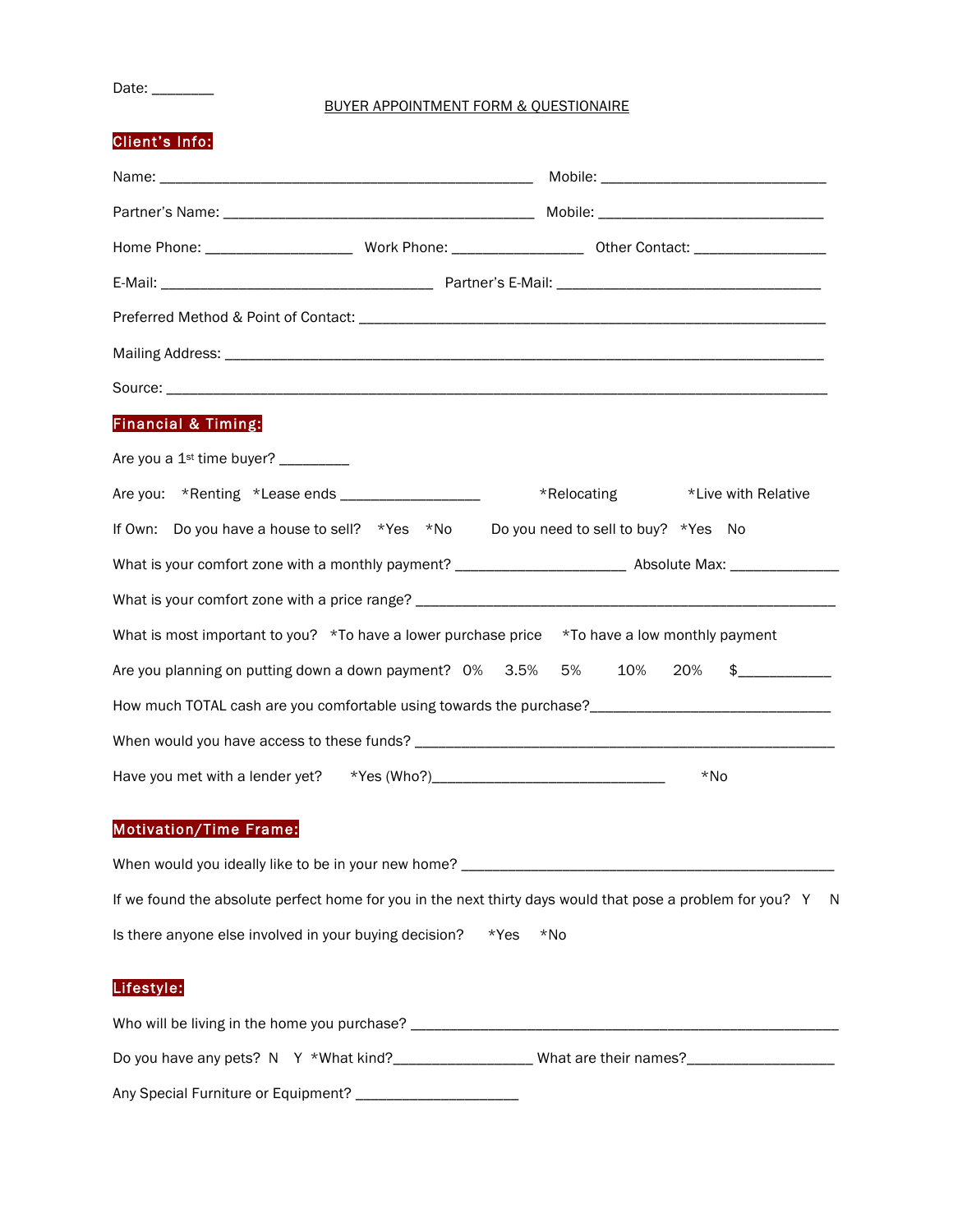# Location:

| <b>House Criteria:</b>                                                                           |                             |                                                                                                                                                                     |                                                                                                                   |
|--------------------------------------------------------------------------------------------------|-----------------------------|---------------------------------------------------------------------------------------------------------------------------------------------------------------------|-------------------------------------------------------------------------------------------------------------------|
| What Type of home are you looking for:                                                           |                             |                                                                                                                                                                     |                                                                                                                   |
| *Single family                                                                                   | *Townhome                   | *Twin/Row home                                                                                                                                                      | *Condo/Flat                                                                                                       |
| How much overall space are you looking in a home? (minimum)                                      |                             |                                                                                                                                                                     |                                                                                                                   |
|                                                                                                  |                             |                                                                                                                                                                     |                                                                                                                   |
|                                                                                                  |                             |                                                                                                                                                                     |                                                                                                                   |
| Minor (carpet, paint)                                                                            |                             | Do you want a home in move-in condition or are you willing to do some work?<br>Major (kitchen and bathroom renovations, tear down walls, additions and alterations) |                                                                                                                   |
|                                                                                                  |                             |                                                                                                                                                                     | Do you have any preferences when it comes to HOA? Condo Association? ______________________________               |
| What style of homes do you prefer or dislike:<br>*Cape *Bi-level/split-level<br>*Stone<br>*Brick | *Victorian<br>*Wood         | *Ranch<br>*Colonial<br>*Vinyl<br>*Hardy Plank                                                                                                                       | *Traditional<br>*Stucco                                                                                           |
| Floor Plan:<br>*Closed floor plan                                                                | *Open floor plan            |                                                                                                                                                                     |                                                                                                                   |
|                                                                                                  |                             |                                                                                                                                                                     | What are your preferences for the master bedroom? (master suite, first floor master, second floor/same level      |
|                                                                                                  |                             |                                                                                                                                                                     | What are your preferences for the bathroom(s)? (stall shower, bathtub, soaking tub, jetted tub, dual sink vanity) |
|                                                                                                  |                             |                                                                                                                                                                     | What are your likes and dislikes for the kitchen? (color cabinets, island, open to family room, gas cooking)      |
|                                                                                                  |                             |                                                                                                                                                                     |                                                                                                                   |
|                                                                                                  |                             | Do you want a fireplace? What type? _____not a must _____would be nice _____absolutely                                                                              |                                                                                                                   |
|                                                                                                  |                             |                                                                                                                                                                     |                                                                                                                   |
|                                                                                                  |                             |                                                                                                                                                                     |                                                                                                                   |
|                                                                                                  |                             | What size and style of a lot do you prefer: Size: *Less than _______ acre(s)                                                                                        | *More than _________ acre(s)                                                                                      |
| Style:                                                                                           | *Low maintenance *Level lot | *Private/Secluded                                                                                                                                                   | *Wooded/cleared<br>*Pond/Water view                                                                               |